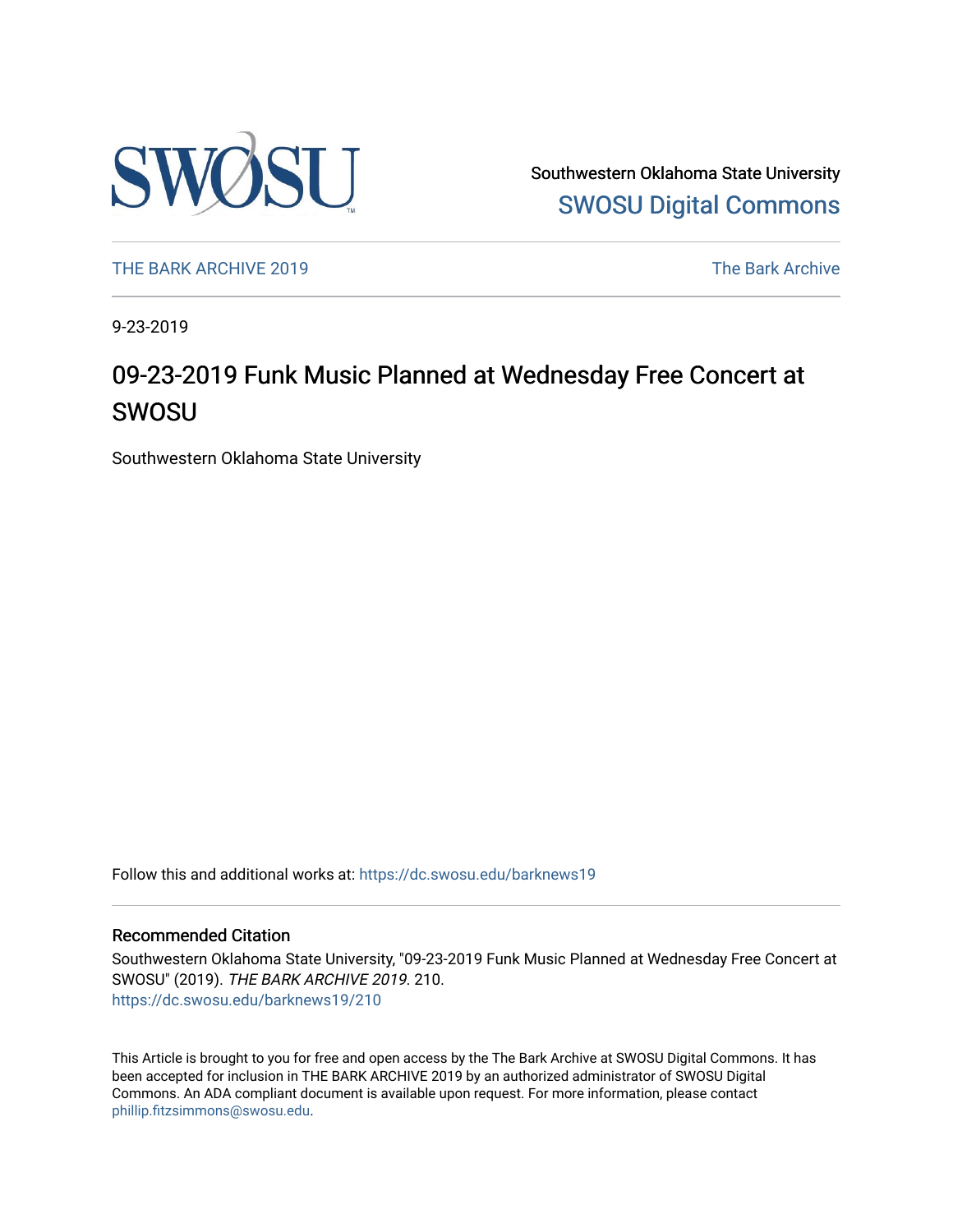

23 September, 2019

# **Funk Music Planned at Wednesday Free Concert at SWOSU**

A night of funk music is planned this Wednesday, September 25, on the Southwestern Oklahoma State University campus in Weatherford.

For the past two years, the SWOSU jazz ensembles have featured a different jazz style to focus on with the first being swing and last year being Latin jazz. This year it's funk, according to Dr. Richard Kirk of the SWOSU Music Department.

The evening will begin at 7 p.m. in the Memorial Student Center Ballroom. The concert is free and open to the public.

Funky jazz came out of the 1960's with such artists as Herbie Hancock, Jimmy Smith and Miles Davis, which then influenced popular groups Tower of Power, Chase and Blood, Sweat, and Tears.

Tunes featured at Wednesday's concert include music by Stevie Wonder, Jeff Jarvis, Tower of Power and arrangements by this year's jazz festival headliner, Gordon Goodwin.

For more information, please contact the Music Department at 580.774 3708 or music@swosu.edu.

| Academics             | $\triangleright$ |
|-----------------------|------------------|
| Administration        | $\triangleright$ |
| Alumni and Foundation | D                |
| Community             | $\mathsf D$      |
| Events                | D                |
| Faculty and Staff     | D                |
| Miscellaneous         | $\triangleright$ |
| Sayre                 | D                |
| <b>Students</b>       | D                |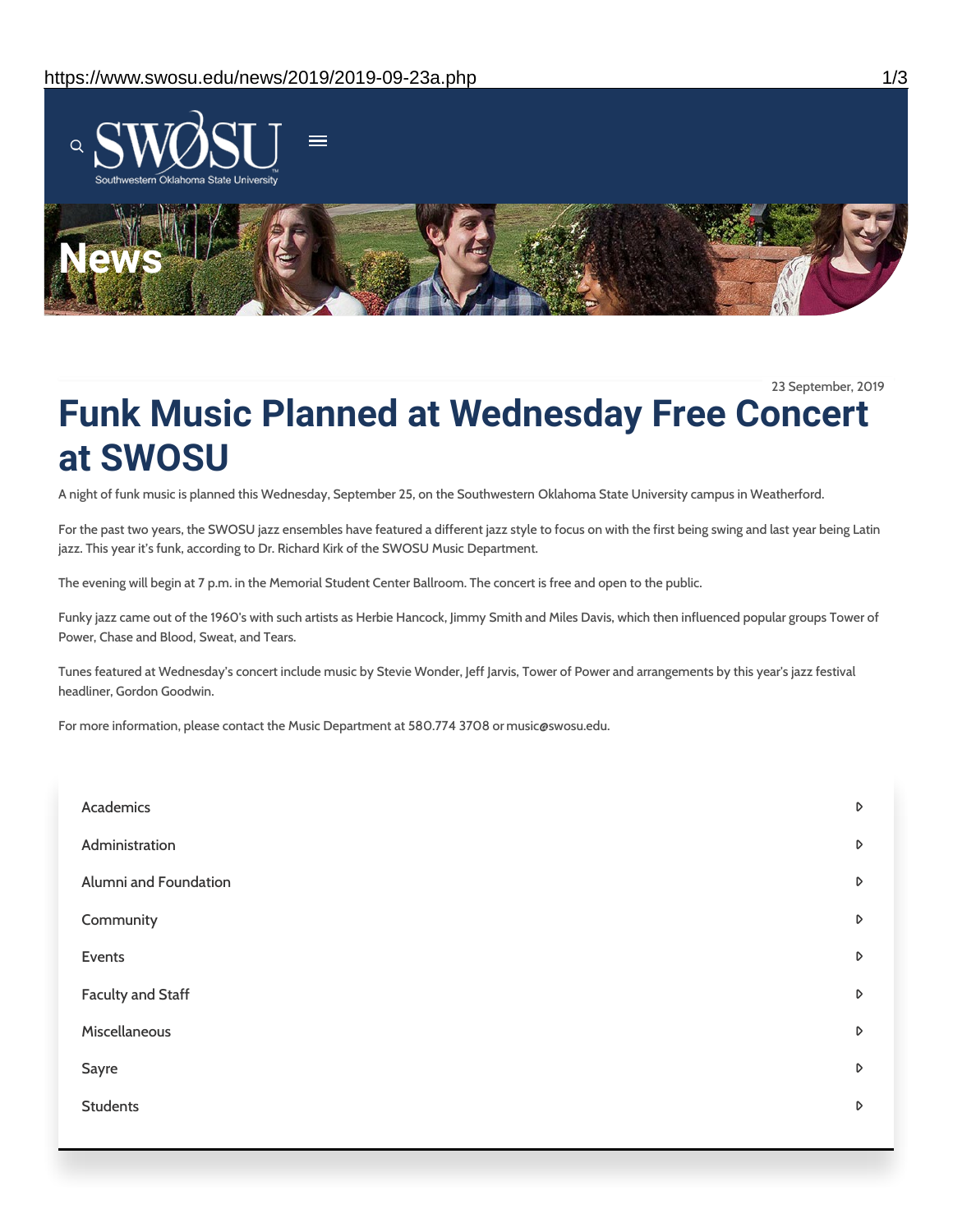| <b>Archive Links</b> |   |
|----------------------|---|
| 2018                 | D |
| 2019                 | D |
| 2020                 | D |
| Archive              | D |
|                      |   |



### Weatherford Campus

100 Campus Drive Weatherford, OK 73096

### Sayre Campus

409 E Mississippi Ave Sayre, OK 73662

Connect to Us

fyom

Contact [Information](https://www.swosu.edu/about/contact.php) [University/Facility](https://www.swosu.edu/about/operating-hours.php) Hours [Campus](https://map.concept3d.com/?id=768#!ct/10964,10214,10213,10212,10205,10204,10203,10202,10136,10129,10128,0,31226,10130,10201,10641,0) Map Give to [SWOSU](https://standingfirmly.com/donate) Shop [SWOSU](https://shopswosu.merchorders.com/)